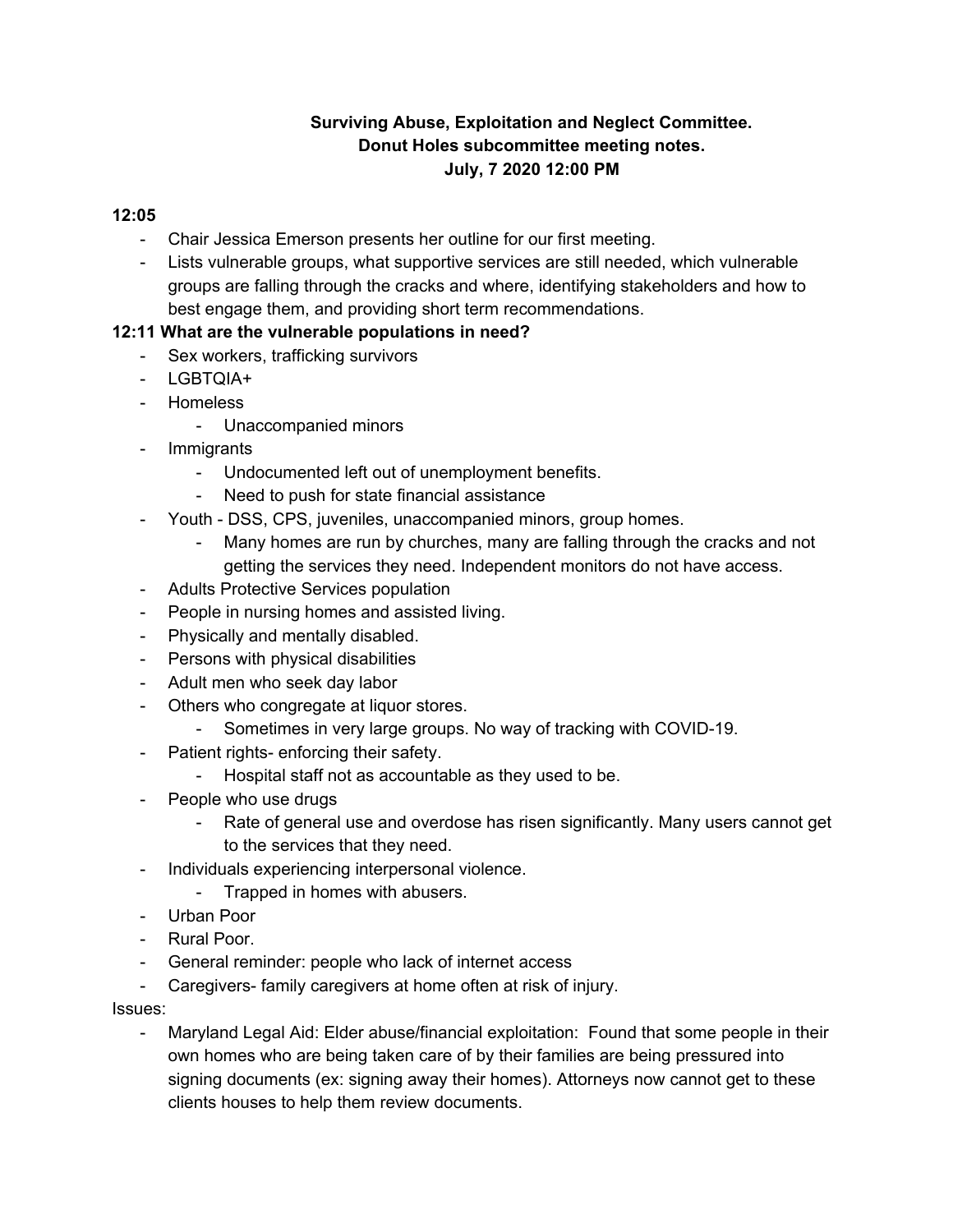- After COVID: there is going to be a huge volume of evictions for failure to pay rent.
- After COVID: People on subsidized housing being evicted for drug use.
- Keep in mind: there are many people who are vulnerable and do not know it, because they have been so neglected/unaccounted for.
- Individuals in Homeless shelters cannot escape exposure.
	- Those who ask for money on the street are seeing a deep decline in income. Lack of people on the street and people fearing being exposed.
- General Issue: lack of internet services- applies across different vulnerable groups.
- Isolation- mental health.
- Sex workers: not able to have clients in the same way or number. They still need to make a living. Taking on higher-risk activities.
	- Most services/benefits are only available to trafficking survivors. Not all sex workers are trafficing victims/survivors.
	- Many want to seek shelter or go to emergency rooms but scared/can't because of COVID. Especially those with kids.
- Courts requiring virtual mediation- people experiencing interpersonal violence are not able to present their cases.
- Homeless and unaccompanied youth-more vulnerable to abuse, assault, exploitation.
	- Some are undocumented-even less access to resources. Difficult to get access to documentation because all of these places are closed.
	- Many being forced back into abusive homes.
	- House Bill 206 passed July 1, 2020: allows unaccompanied minors who need shelter or supportive services to be able to obtain such without needing an adult present.
	- Those who have aged out of foster care: Ages 18-24: have no supportive communities and fall into abysmal situations.
- Immigrants: ARE a donut hole.
	- Are disproportionately represented in hospital deaths because do not come until it is too late.

## **12:53: What can be done? What services and/or laws are** *missing* **to service problems that have been exacerbated or created due to COVID?**

- Do research into populations that we have highlighted but need more information.
	- \*\*SURVEY? Work in tandem with the Civil Legal Needs and Services Subcommittee?
		- Expand survey to ask what is missing??
		- No open-ended questions. Provide a checklist-make sure options are as inclusive as possible.
		- Instead of sending to service providers, we need to make sure everyone who is included in social services (the vulnerable groups themselves) have a voice*empowerment*.
			- *- How can we get the survey out to these groups/populations?*
		- Ask: What do you need?
			- Do not speak over these groups.